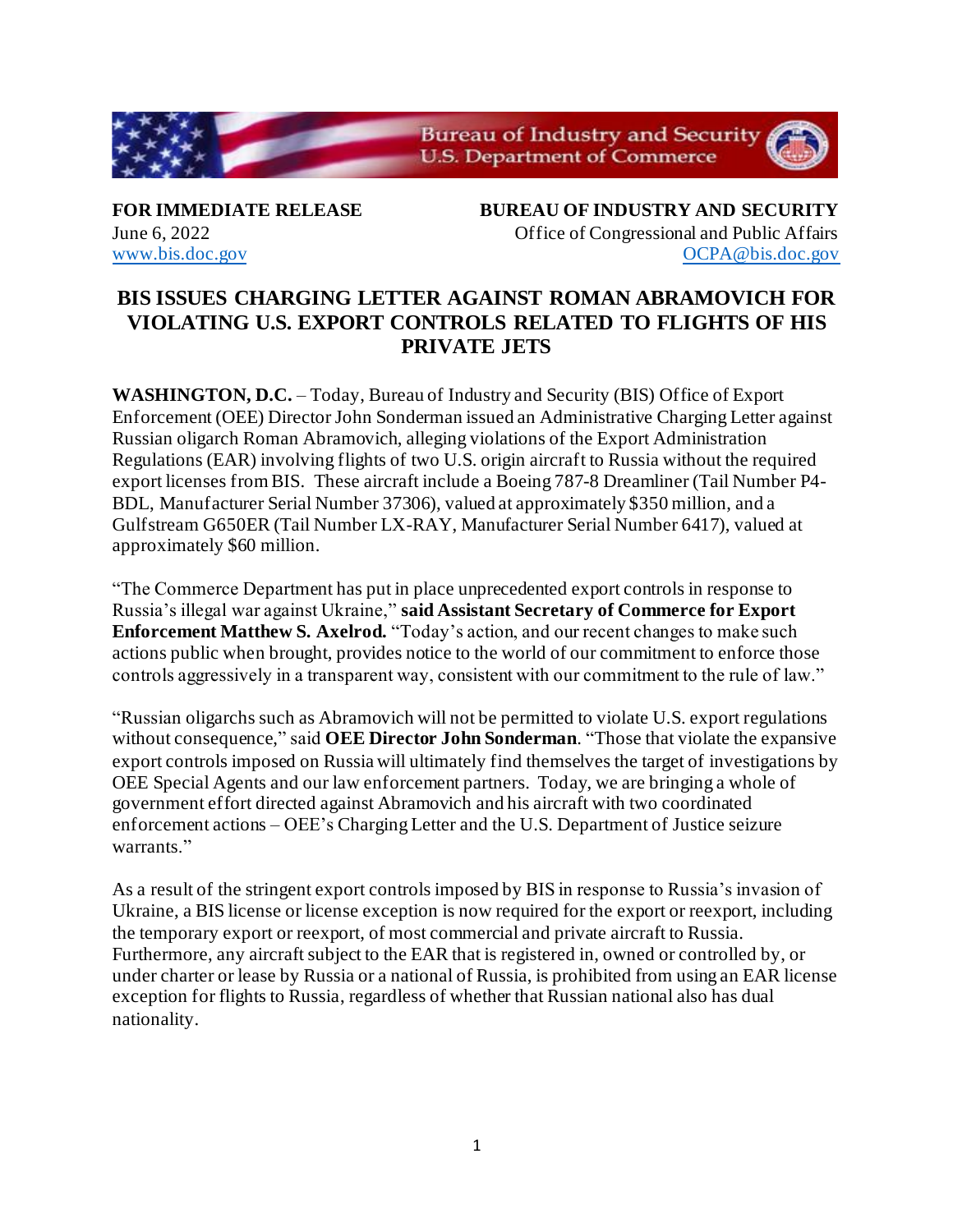As alleged in the Charging Letter, Roman Abramovich is a Russian national, who effectively owned, controlled, chartered and/or leased these U.S.-origin aircraft, which were subject to a license requirement, and were also ineligible for any license exception. The Charging Letter sets forth three violations by Abramovich for flights to Russia involving these aircraft without the requisite BIS licenses. Specifically, the charges include two violations involving the Gulfstream aircraft and one violation involving the Boeing aircraft. Under the Export Control Reform Act of 2018 (50 U.S.C. §§ 4801-4852), among possible administrative sanctions, administrative monetary penalties can reach up to \$328,121 per violation or twice the value of the transaction, whichever is greater. Violators may also be subject to the denial of their export privileges. A denial of export privileges prohibits a person from participating in any way in any transaction subject to the EAR. Furthermore, it is unlawful for other businesses and individuals to participate in any way in an export transaction subject to the EAR with a denied person. The full charging letter is available onlin[e here](https://efoia.bis.doc.gov/index.php/electronic-foia/index-of-documents/7-electronic-foia/230-charging-letters).

Today's announcement is the first of its kind under new regulations issued on June 2, 2022, allowing BIS to make Charging Letters public when filed. In publicly announcing this Charging Letter, BIS is ensuring that the exporting community and public writ large know who is allegedly violating our regulations. It also incentivizes those who may be in violation to cease and voluntarily self-disclose such violations.

Today's coordinated enforcement actions against Abramovich are the result of a joint investigation by OEE's New York Field Office and the Federal Bureau of Investigation's (FBI) New York Field Office. In addition to the Charging Letter against Abramovich, BIS is working closely with the U.S. Department of Justice, U.S. Attorney's Office for the Southern District of New York, and the FBI, who jointly announced today the issuance of seizure warrants for both the Boeing 787 and the Gulfstream G650ER involved in the alleged export violations at issue. Additional information on those actions is availabl[e here.](https://go.usa.gov/xJKca)

BIS previously publicly identified both aircraft as being in likely violation of U.S. export controls. This public identification occurred as part of an effort to prevent, absent U.S. Government authorization, the continued use by Russia or Russian nationals of any aircraft subject to the EAR that were flown to Russia without the requisite license. BIS continually updates the public list of aircraft that have flown to Russia in apparent violation of the EAR.

Additional BIS resources on export controls implemented in response to Russia's invasion of Ukraine are available at: <https://bis.doc.gov/index.php/policy-guidance/country-guidance/Russia-belarus>

The public may submit confidential enforcement tips via the BIS website: <https://www.bis.doc.gov/index.php/component/rsform/form/14?task=forms.edit>, or by calling the Enforcement Hotline at 1-800-424-2980.

These BIS actions were taken under the authority of the Export Control Reform Act of 2018 and its implementing regulations, the Export Administration Regulations (EAR).

For more information, visi[t www.bis.doc.gov.](http://www.bis.doc.gov/)